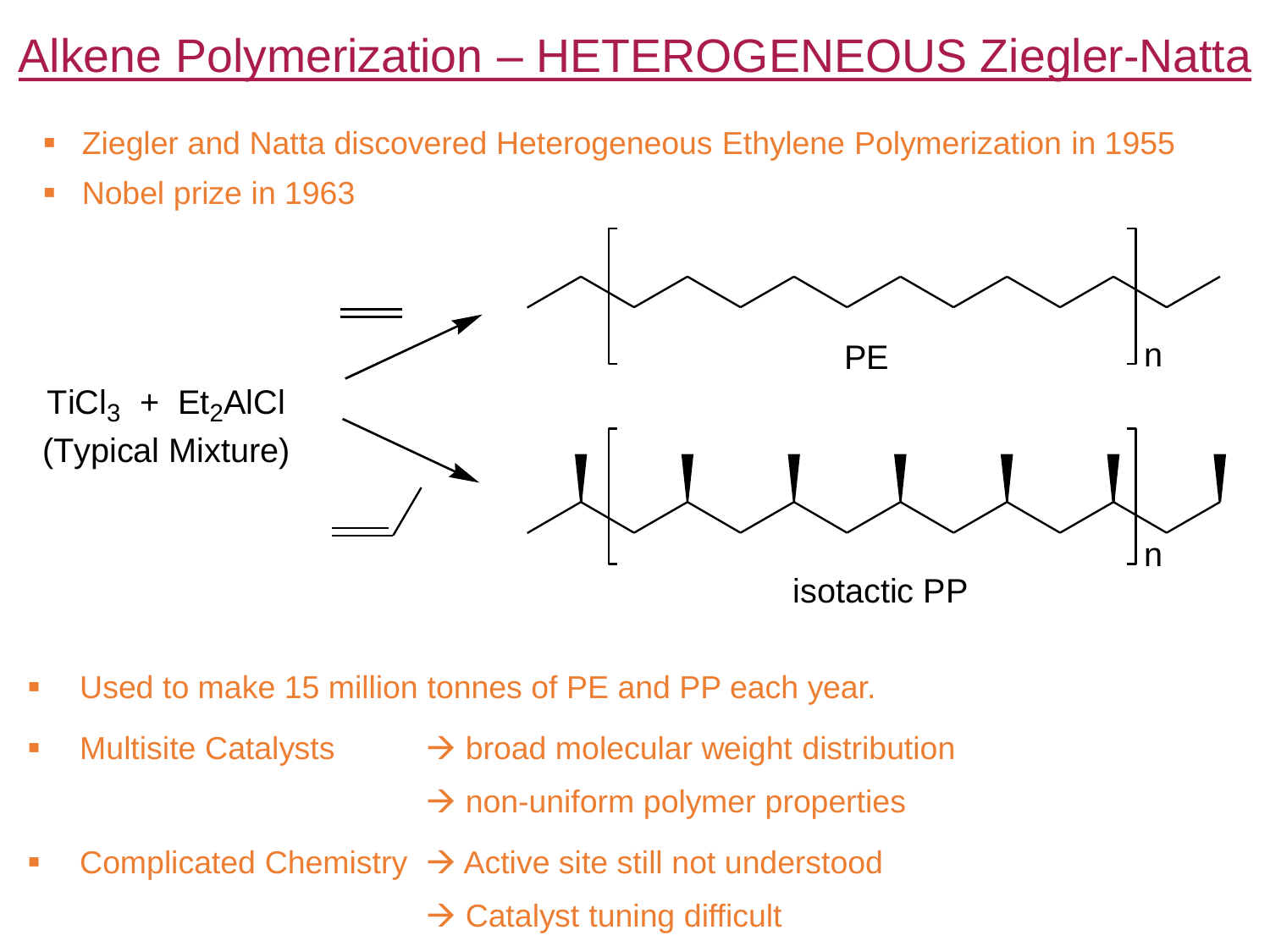## Alkene Polymerization – HOMOGENEOUS SYSTEMS



- Used to make several million tonnes of PE and PP each year
- Generally higher activities that with heterogeneous system
- Easier to probe mechanism  $\rightarrow$  understand, improve
- **•** For  $\alpha$ -olefins, can control polymer <u>microstructure</u> by varying the ligands (this dictates polymer properties such as toughness, melting point, crystallinity, elastomeric, thermoplastic or optical properties, processability etc.)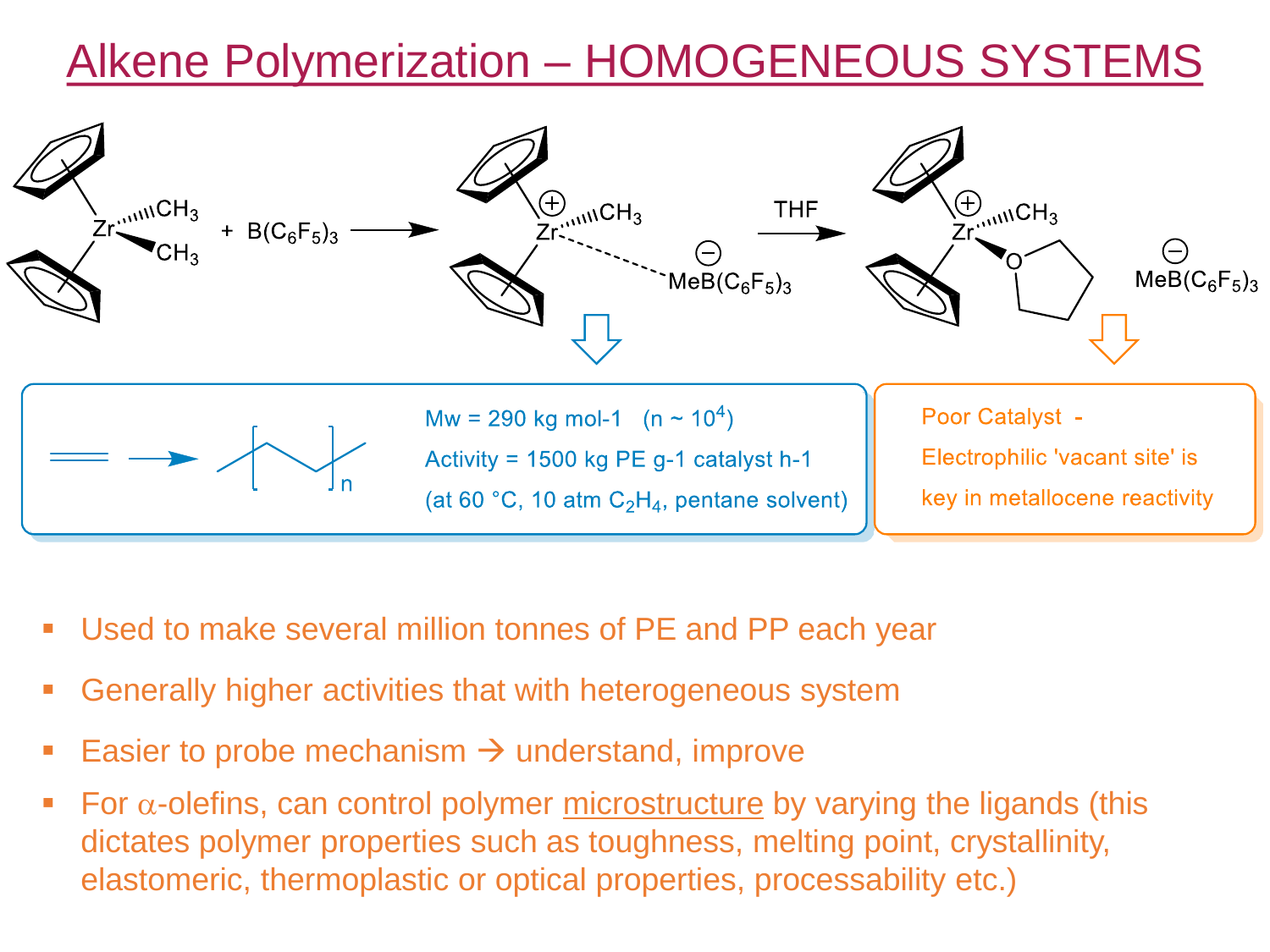#### **Chain Propagation**

**Cossee-Arlman Mechanism** = good basic mechanism.

Cossee *et al.*, *J. Catal.*, **1964**, *3*, 80 and 99.



**Green-Rooney Mechanism** involving metathesis-like step = totally wrong !



▪ Proposed by Green, Rooney *et al.*, *J. Chem. Soc., Chem. Commun.*, **1978**, 604. Refuted convincingly by Grubbs *et al*., *J. Am. Chem. Soc.*, **1985**, 3377.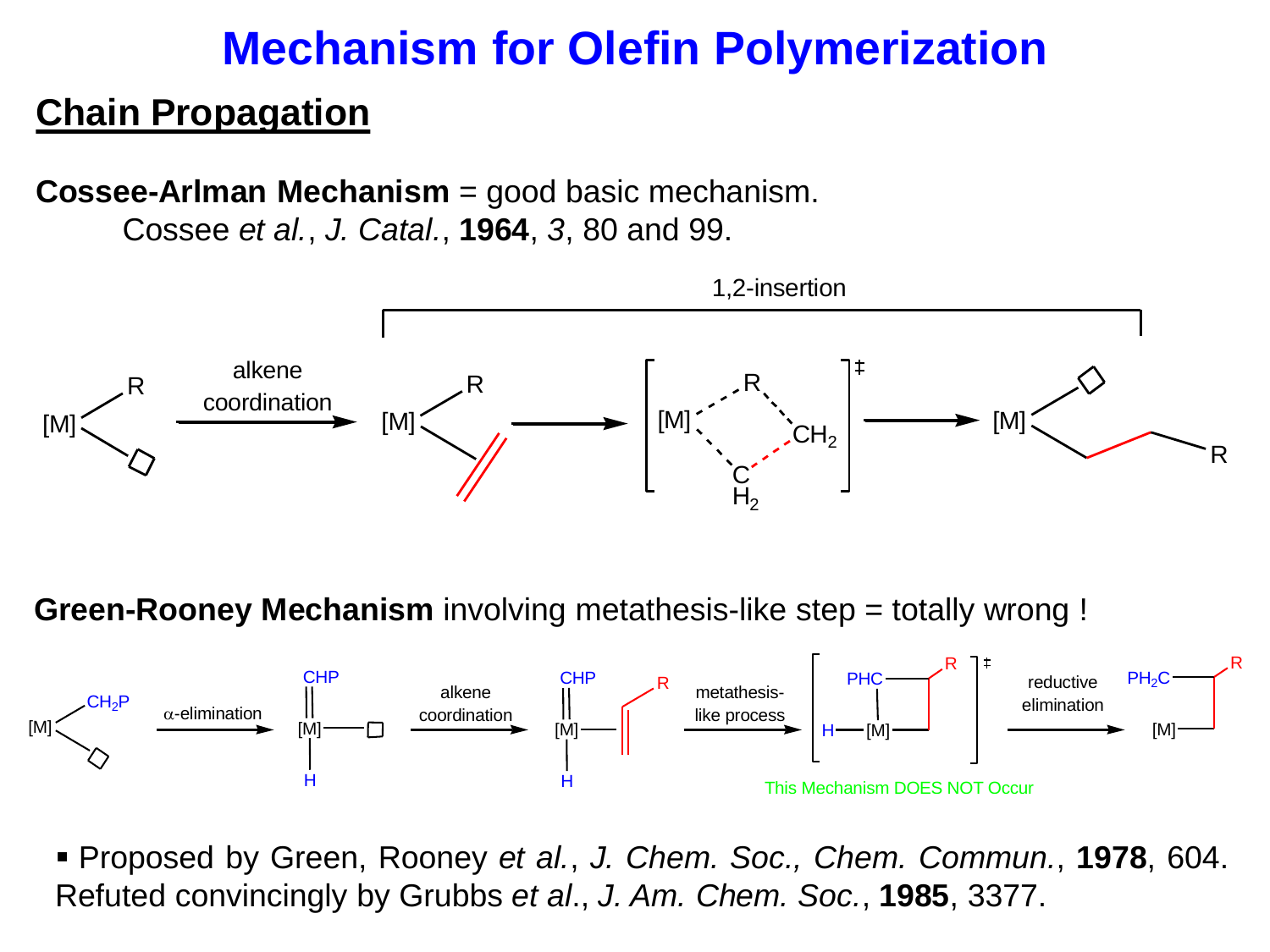**Brookhart-Green Mechanism** = an improvement on the Cossee-Arlman mechanism  $\rightarrow$  it includes an  $\alpha$ -agostic interaction which helps to facilitate 1,2insertion.

Brookhart *et al.*, *J. Organomet. Chem.*, **1983**, *250*, 395.



- Supporting calculations: Ziegler *et al.*, *Organometallics*, **2004**, 104.
- Supporting experiments: Brintzinger *et al.*, *Angew. Chem., Int. Ed.,* **1990**, 1412 (Zr), Piers and Bercaw, *J. Am. Chem. Soc.*, **1990**, 9406.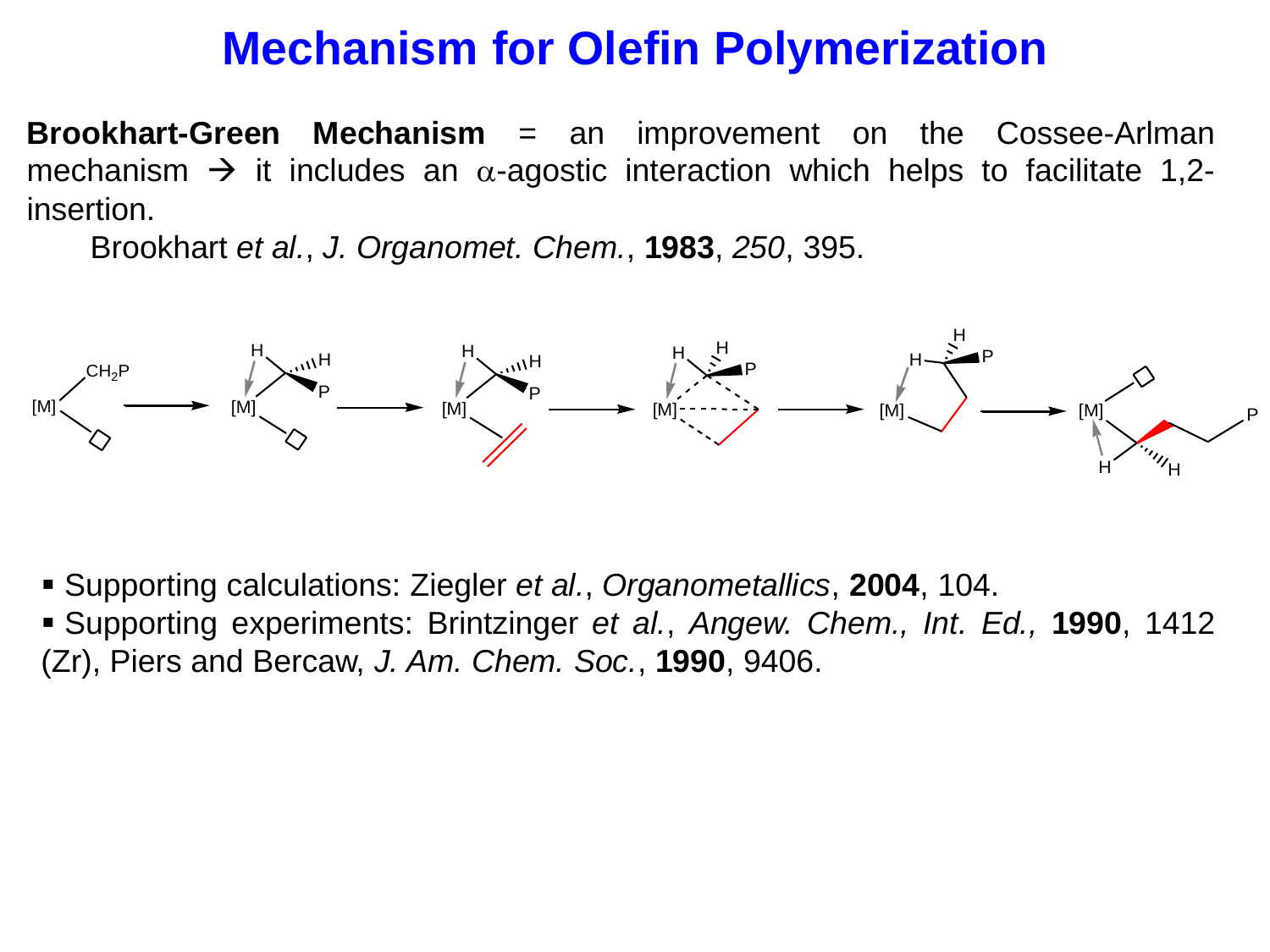#### **Chain Termination**

β-Hydrogen Transfer: H<sup>-</sup> transferred from the growing polymer chain to an incoming olefin. This is the dominant chain termination mechanism under the usual experimental conditions. Ziegler *et al.*, *J. Am. Chem. Soc.*, **1999**, 154.



b**-Hydrogen Elimination** - b-hydrogen transferred to the metal. *ibid*.

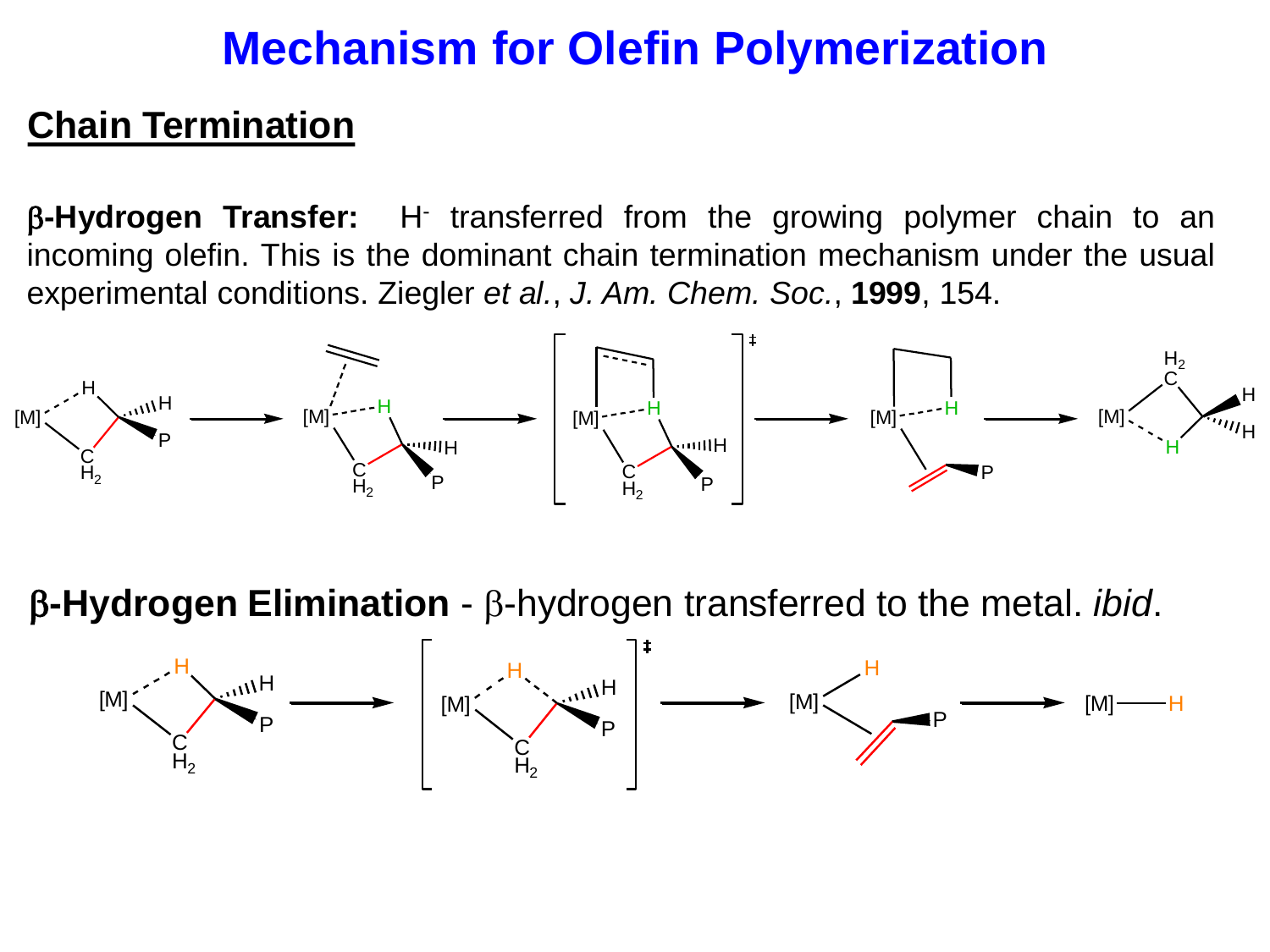b**-Methyl Elimination** - only occurs in special cases.

Bercaw *et al.*, *Organometallics*, **1994**, 1147 (Sc), Jordan *et al.*, *Organometallics*, **1994**, 1424 (Hf), Resconi *et al.*, *Organometallics*, **1996**, 5046 (Zr), Resconi *et al.*, *Organometallics*, **1992**, 1025 (Zr, Hf).



**Chain transfer to aluminium** - MAO usually contains leftover AIR<sub>3</sub> - chain transfer to Al is more common at lower alkene monomer concentration.

Resconi *et al.*, *Macromolecules*, **1990**, 4489, Naga *et al.*, *Polymer*, **1998**, 5059.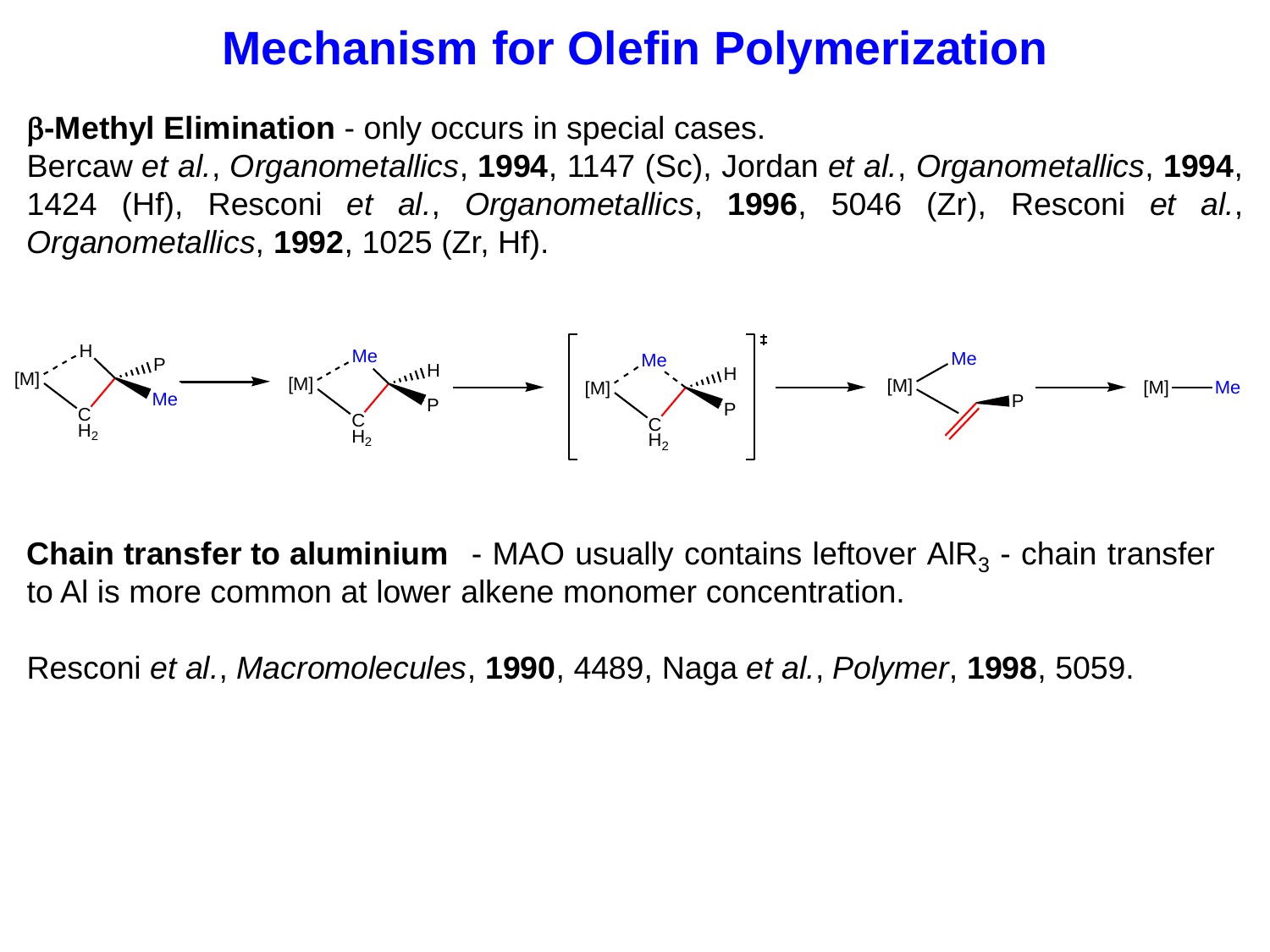

#### **Background:**

#### **1) Assigning the symmetry of olefin polymerization catalysts**

**Example 2** Assign the symmetry just by considering the metal and the cyclopentadienyl ligand  $(C_{2v}, C_2, C_s, C_1$  are the most common – see below). Don't worry about the other groups since we are only concerned with the symmetry that the complex presents to the alkyl and alkene group, and these groups swap sides after each insertion.

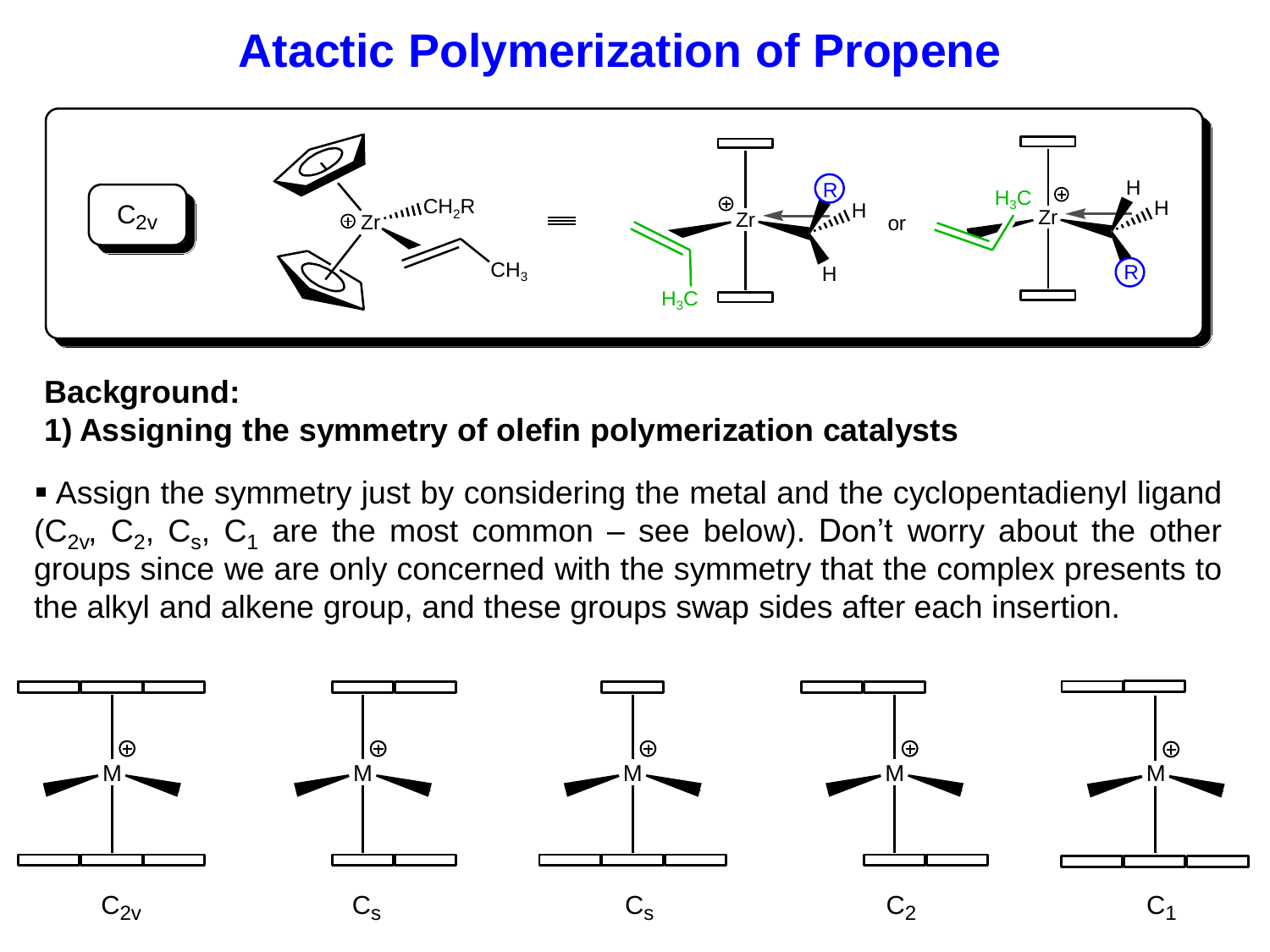#### **2) 1,2-Insertion** *versus* **2,1-Insertion**

With early transition metal complexes, insertion generally occurs in a 1,2-fashion. Catalysts that produce regular poly(a-alkenes) are designed in order to maximize 1,2 insertion relative to 2,1-insertion (generally reaches approximately 100%):

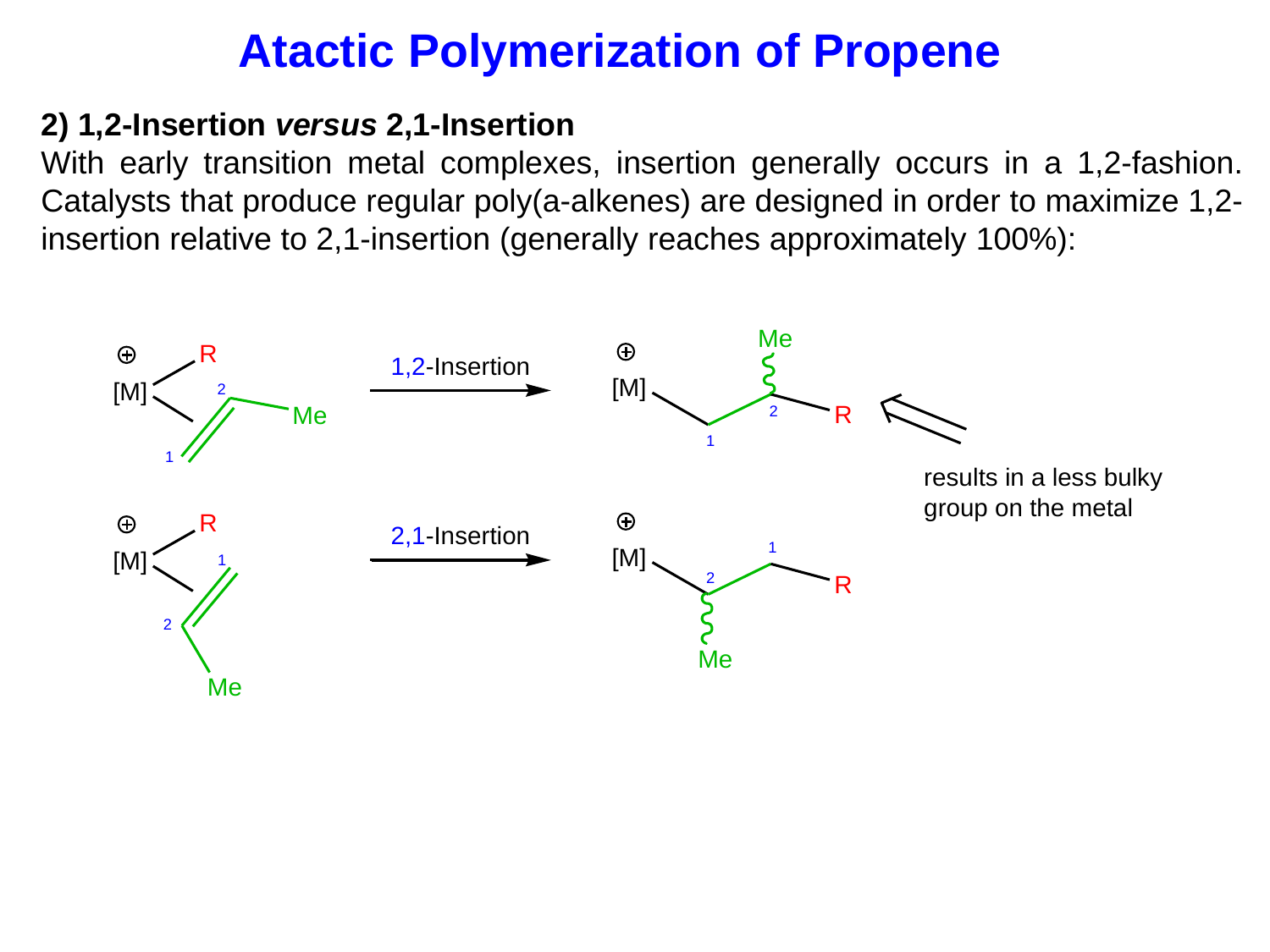

**E** agostic interaction locks the growing polymer chain in position.

**•** however, the polymer chain (R) doesn't care if it is up or down, and more importantly, neither does the methyl group of propene: it binds *via* either the *re*- or *si*-face.



**IMPORTANT:** When establishing if increasing priority flows clockwise (re) or counterclockwise *(si)*, remember it is from the metal's perspective. In other words, pretend you are the metal looking at the bound propylene.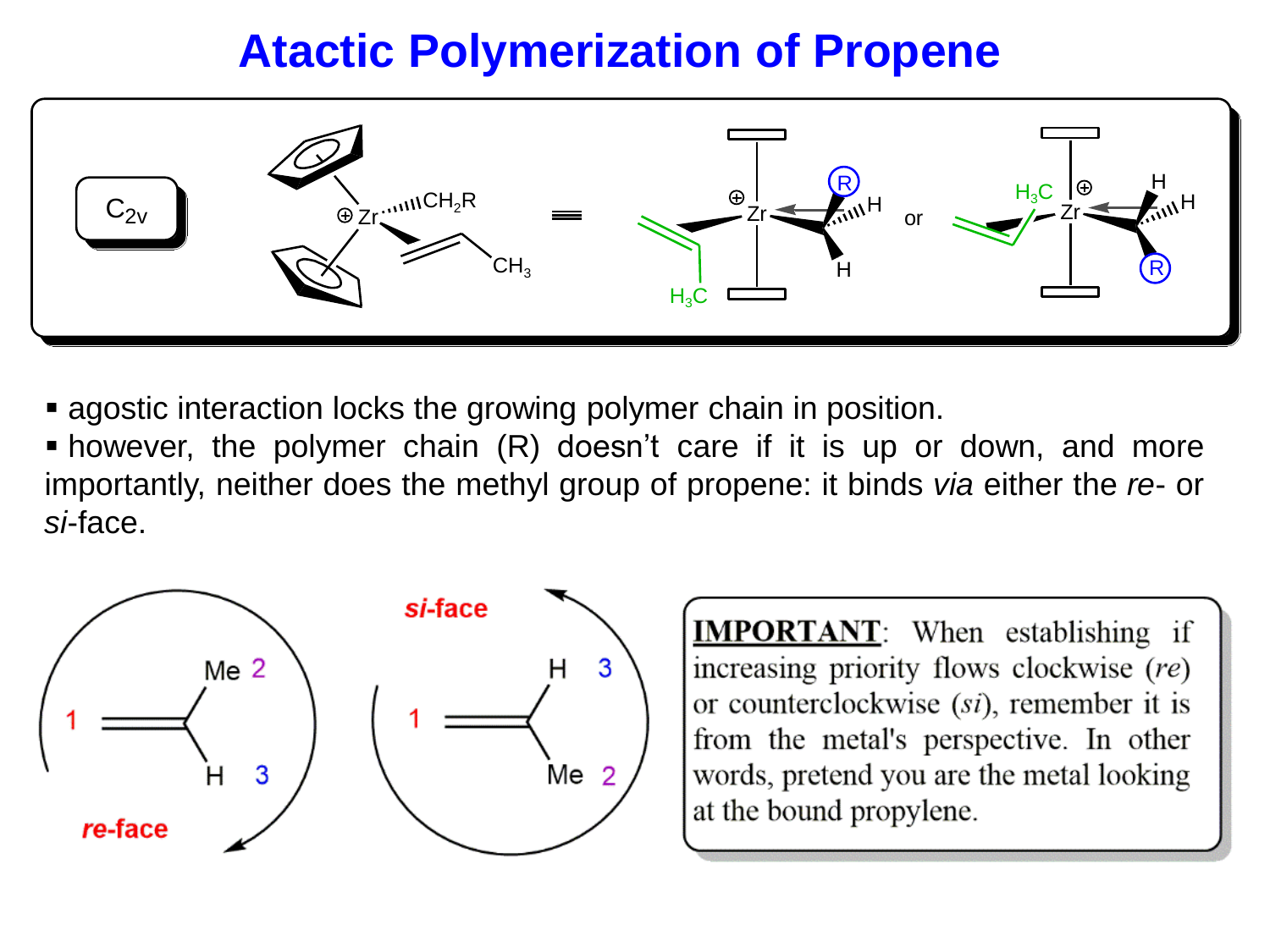▪ The only real preference is for the growing chain and the methyl group to be as far away from each other as possible (they prefer to occupy opposite quadrants). ▪ This indifference of the alkene to bind *via* either the *re*- or the *si*-face (irrespective of which side of the complex the alkene is bonded) leads to atactic polypropylene.

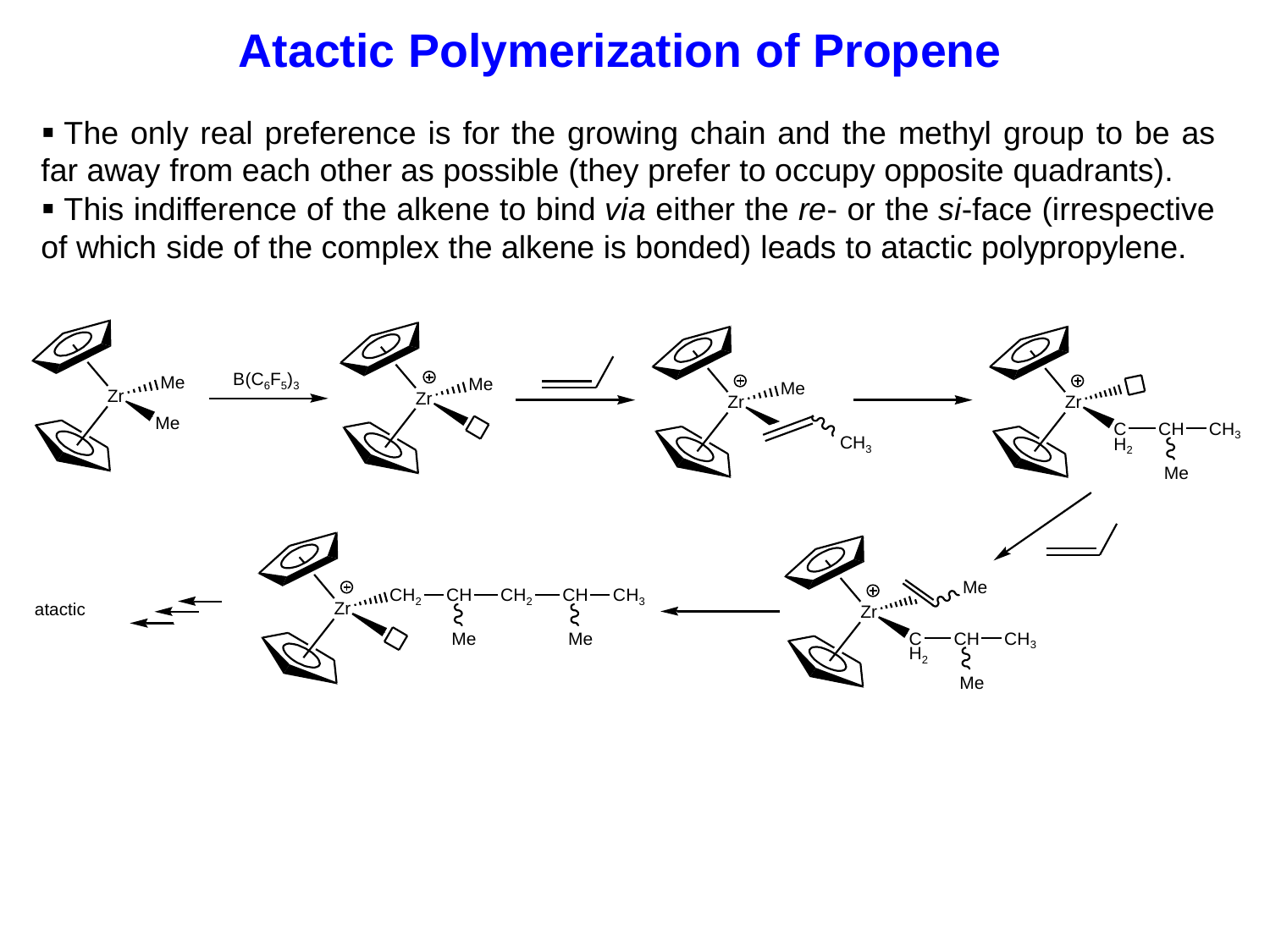

▪ Agostic interaction locks the growing polymer chain in position (growing chain oriented in order to minimize unfavourable steric interactions with the ligand).

▪ In the drawing above, the polymer chain wants to occupy the top right quadrant, and the methyl group of propene wants to occupy the bottom left quadrant.

▪ In this arrangement, the growing polymer chain and the methyl group of propene are also as far apart as possible. Very important  $\rightarrow$  only decently isotactic once R  $\neq$ H.

▪ Irrespective of which side of the metallocene propene is bound, it binds *via* the *re*face. This results in isotactic polypropylene.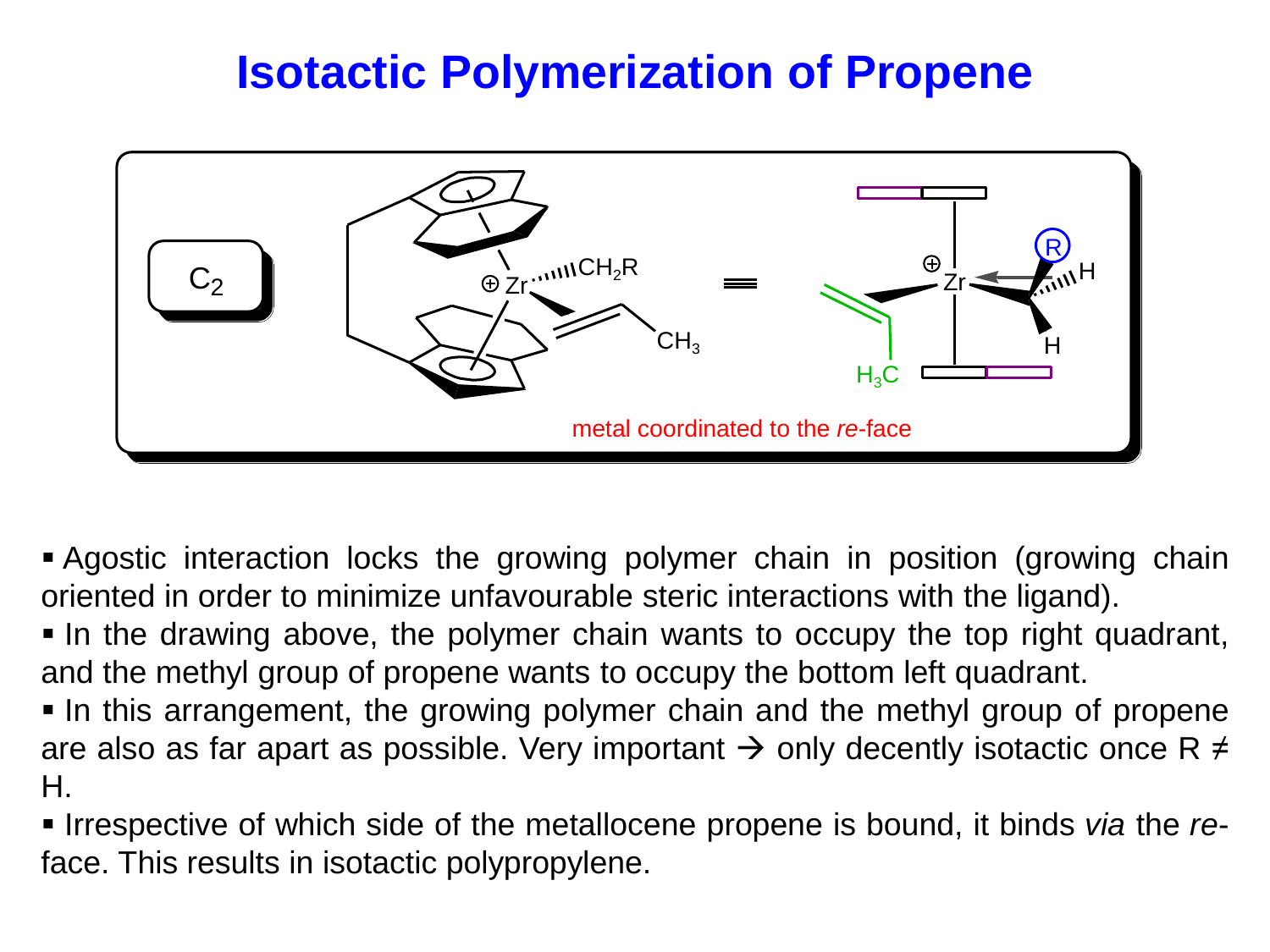

■ For the other C<sub>2</sub>-symmetric enantiomer, the alkene will bind only *via* the *si*-face, also resulting in isotactic polypropylene. Therefore, the two enantiomers of the  $\textsf{C}_2\textsf{-}$ symmetric catalyst do not have to be resolved.

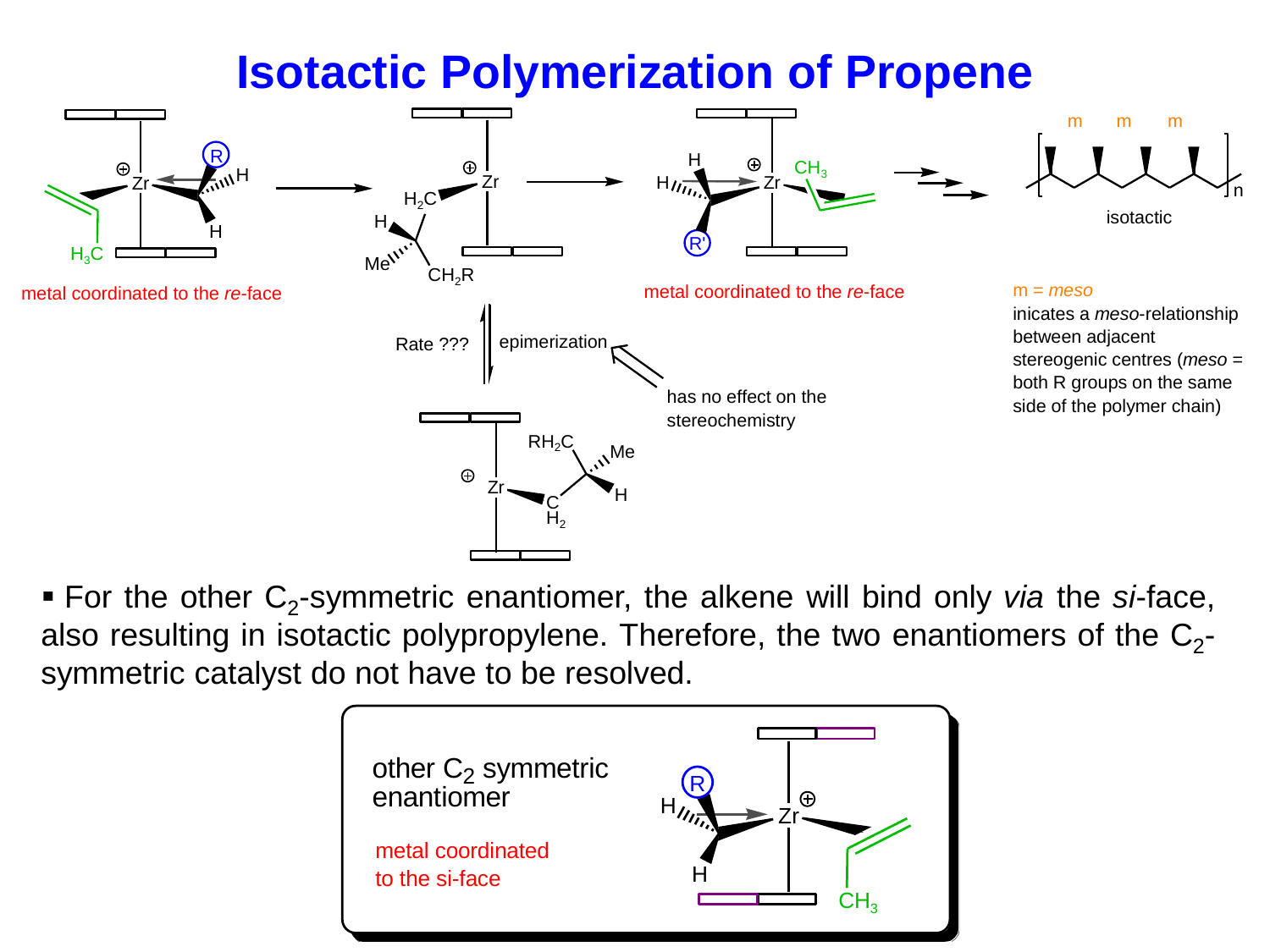

- In the drawing above, the polymer chain occupies the bottom right quadrant.
- $\blacksquare$  The methyl group of propene occupies top left quadrant  $\blacksquare$  two competing influences:
- (1) desire to avoid the growing polymer chain
- (2) desire to avoid the more bulky fluorenyl group. The first influenece is more powerful.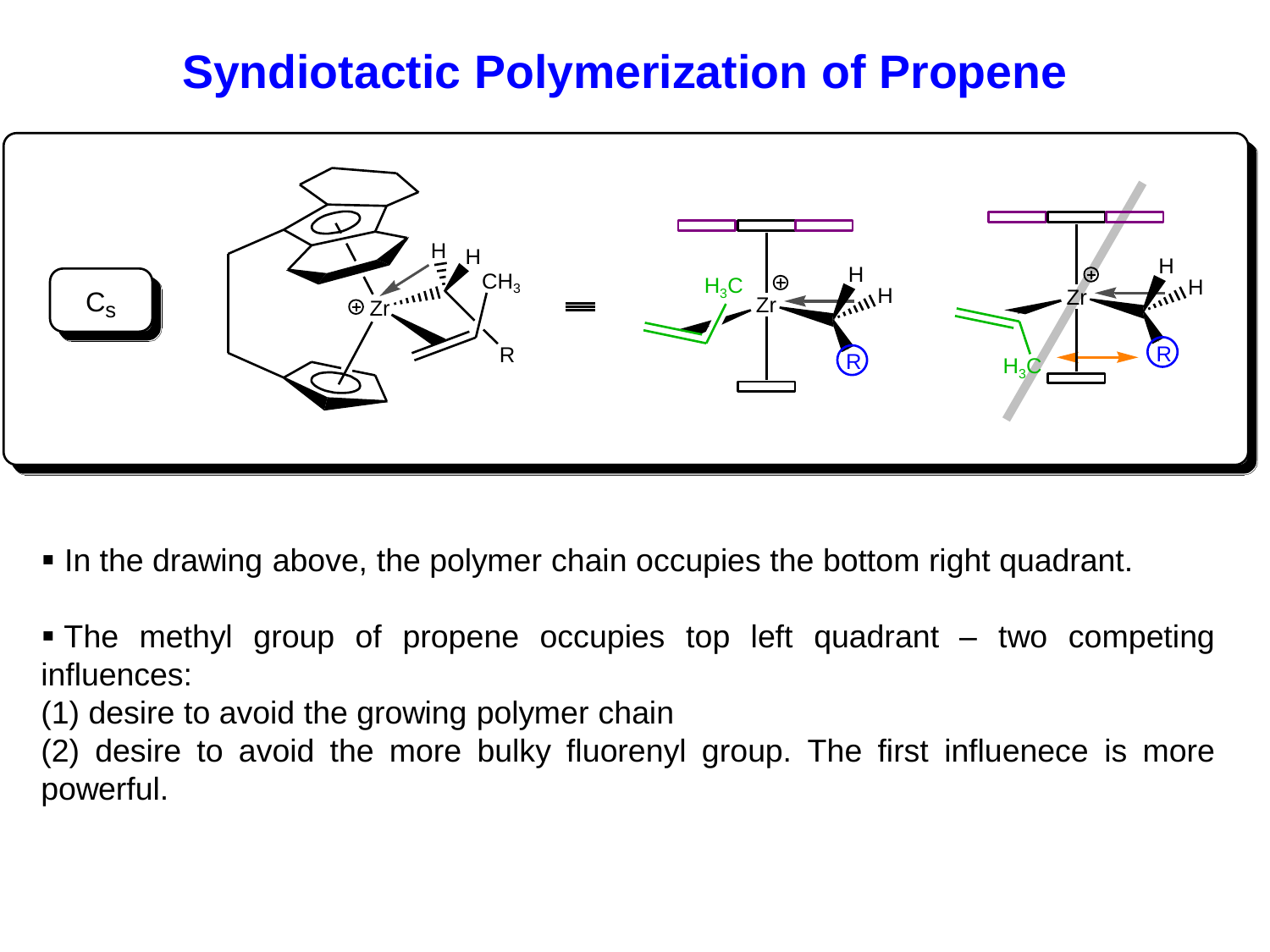

▪ In the preparation of atactic or isotactic polypropylene, chain epimerization (the chain alkyl group moving from one side of the complex to the other without insertion occurring) does not result in errors. For the atactic case, the polymer is random anyway. For isotactic polypropylene formation, the alkene binds *via* the same face irrespective of which side of the complex it is bonded to.

▪ By contrast, in the formation of syndiotactic PP, chain epimerization results in stereoerrors. Instead of strict alternation between binding to the *re-* and *si*-face, the alkene bonds to the same face twice, resulting in a *meso* placement, rather than *rac*.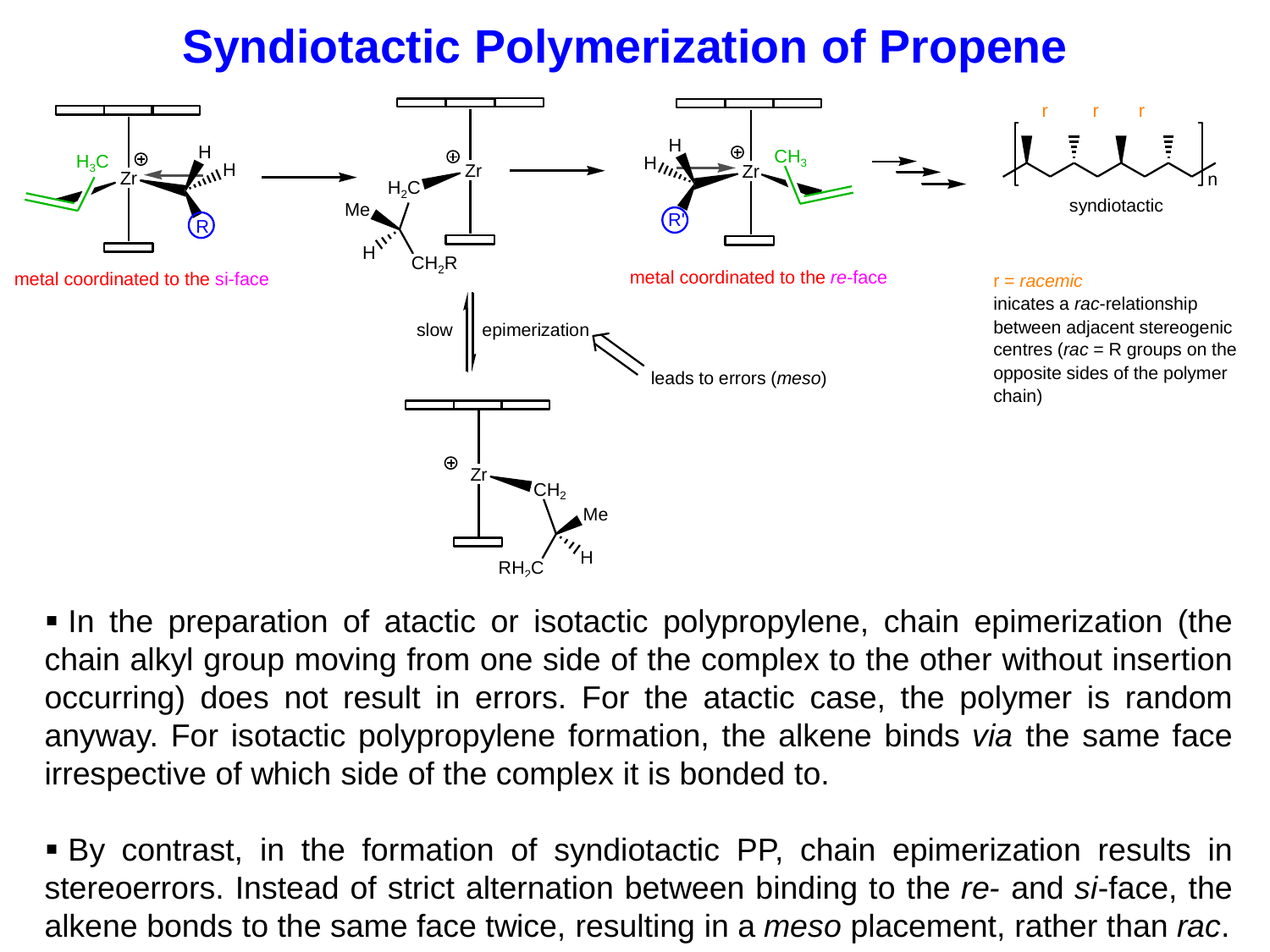## **Hemiisotactic Polymerization of Propene**

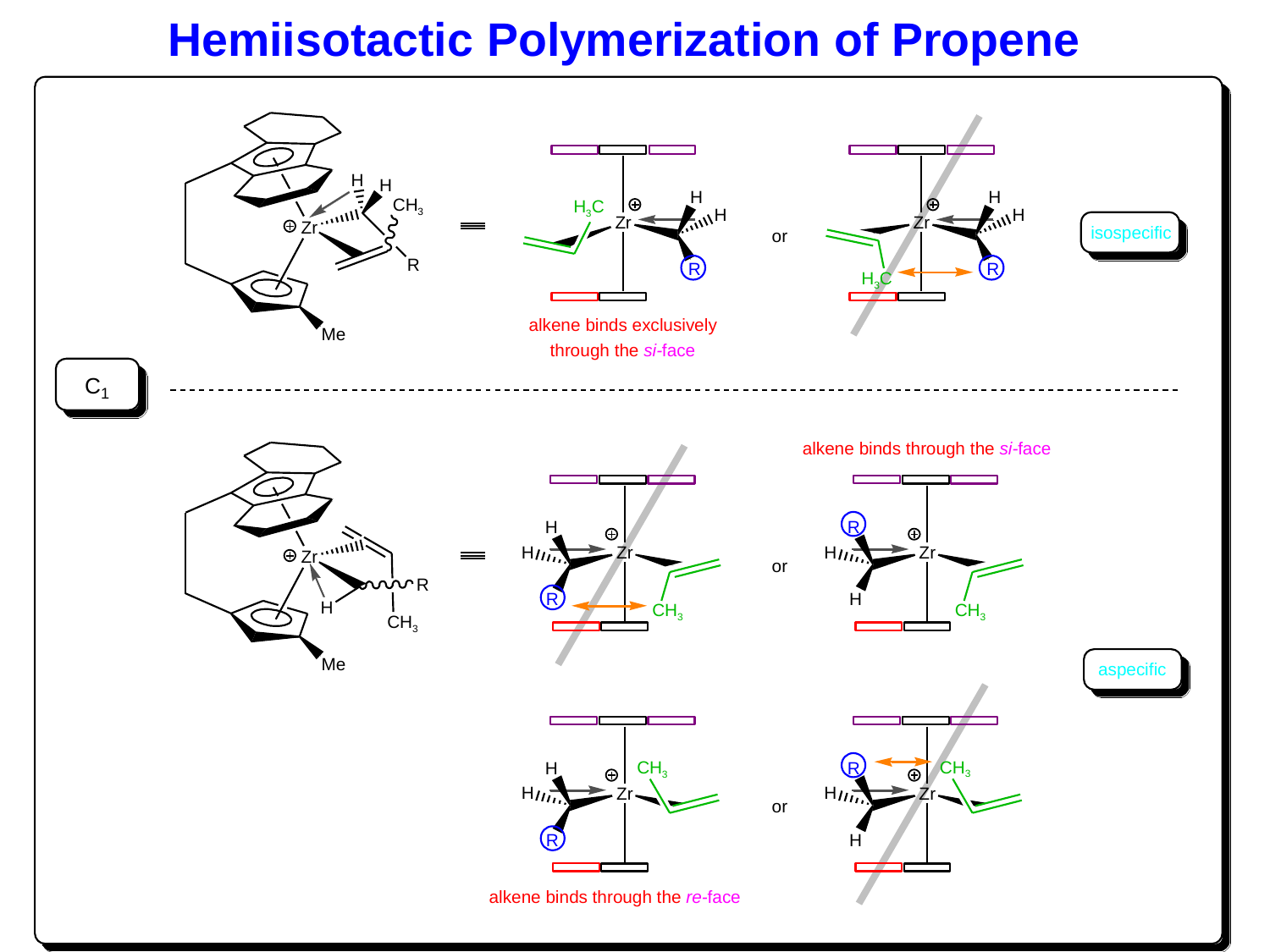## **Hemiisotactic Polymerization of Propene**

For the  $C_1$ -symmetric catalyst drawn above, both sides of the complex are different:

▪ When bonded to the right hand side of the complex, the polymer chain occupies the bottom right quadrant. In order to minimize unfavourable steric interactions with the growing polymer chain, the alkene bonds to the left hand side of the complex by its  $s$ *i*-face  $\rightarrow$  isospecific monomer placement.

▪ When bonded to the left hand side of the complex, the polymer chain can't decide whether to point up or down. As a result, the alkene bonds to the right hand side by either the  $si$ - or the *re*-face  $\rightarrow$  aspecific monomer placement.

▪ The overall result is isospecific monomer placements separated by units of random stereochemistry.

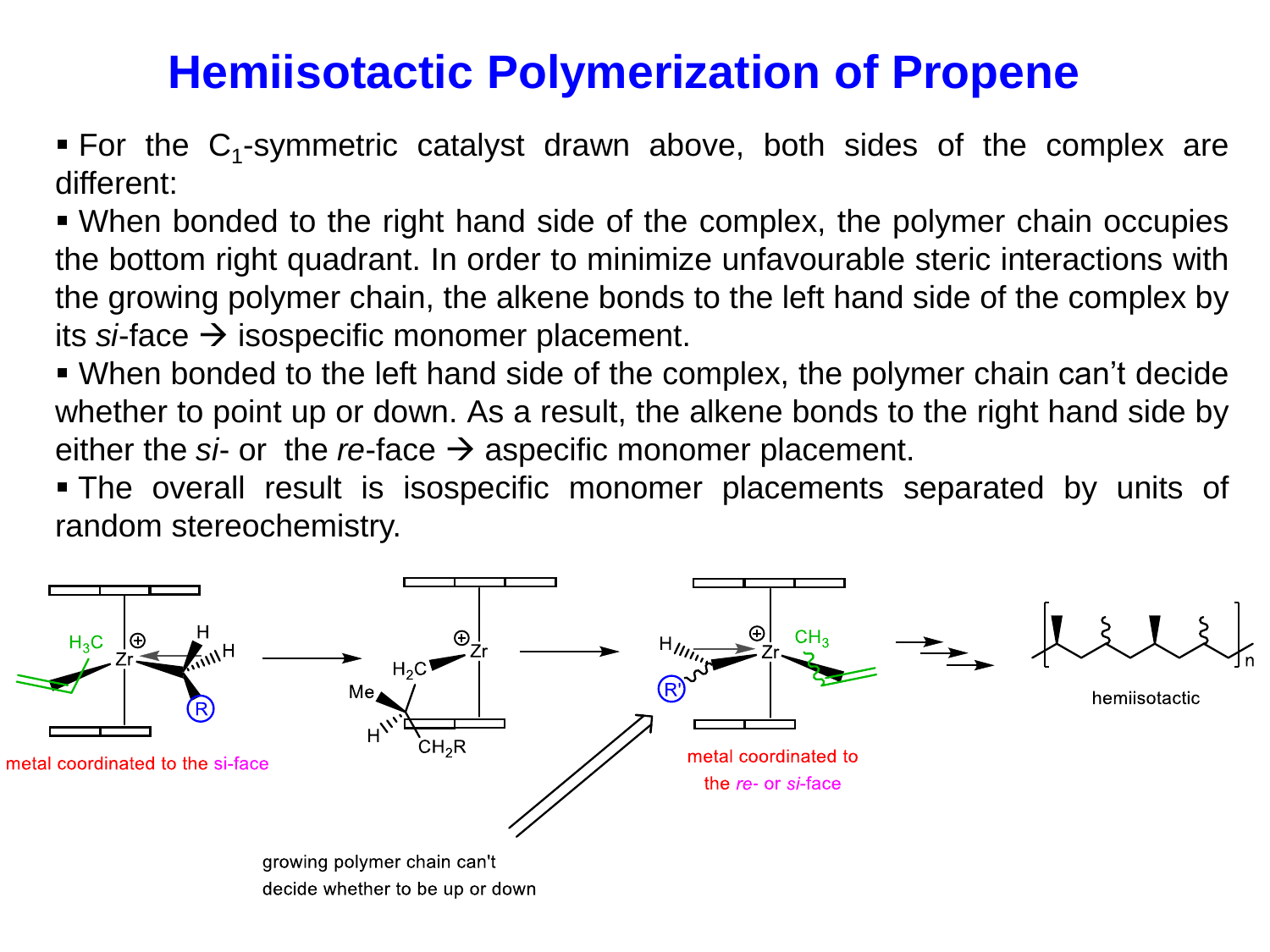## **Hemiisotactic Polymerization of Propene**

■ For the other C<sub>1</sub>-symmetric enantiomer, the alkene will bind only *via* the *re*-face on one side of the catalyst, and by either the *re*- or *si*-face on the other. This also results in hemiisotactic polypropylene. Therefore, the two enantiomers of the  $C_1$ symmetric catalyst do not have to be resolved.

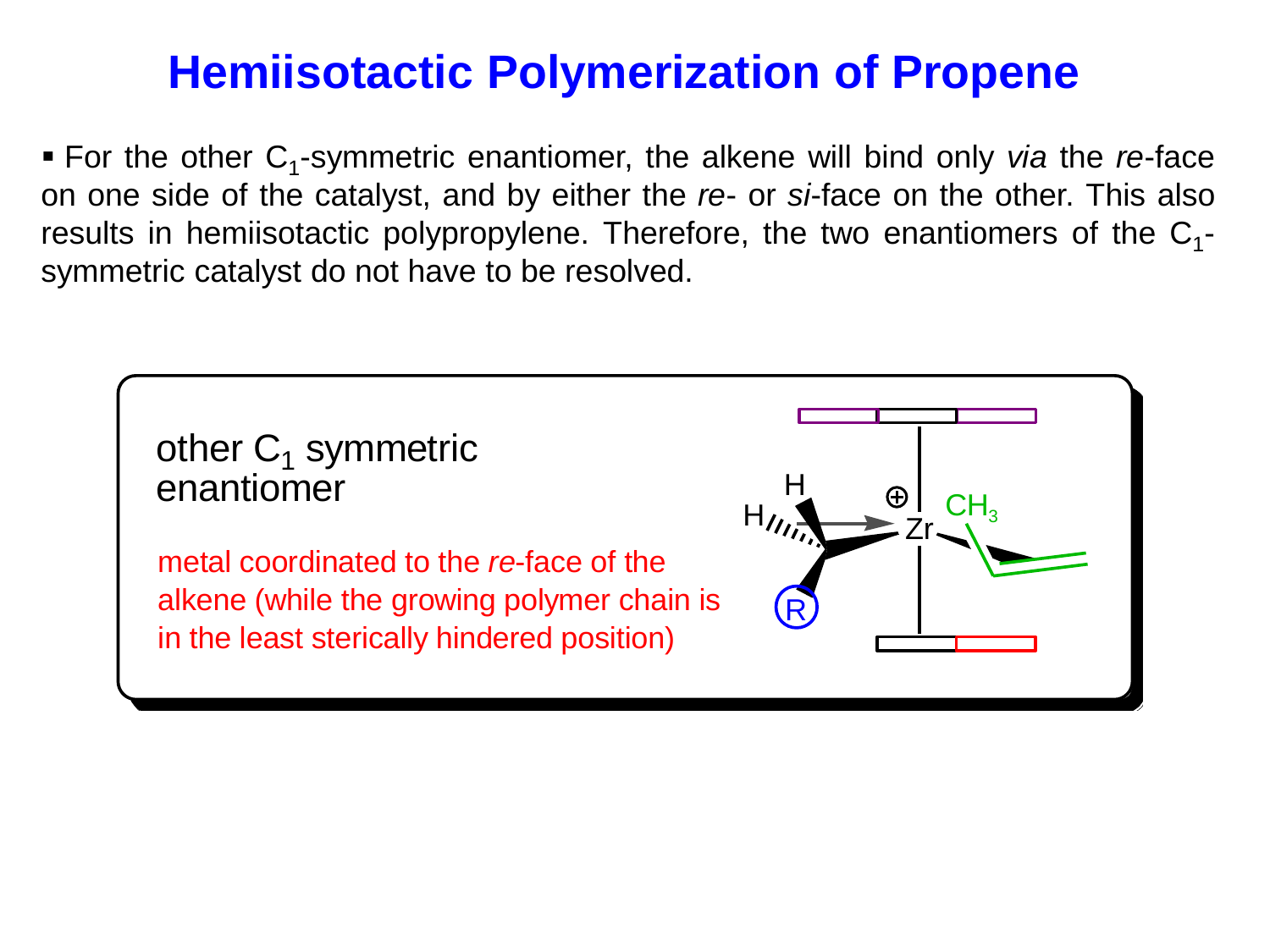#### **Atactic-Isotactic Block Polypropylene**

isotactic

atactic



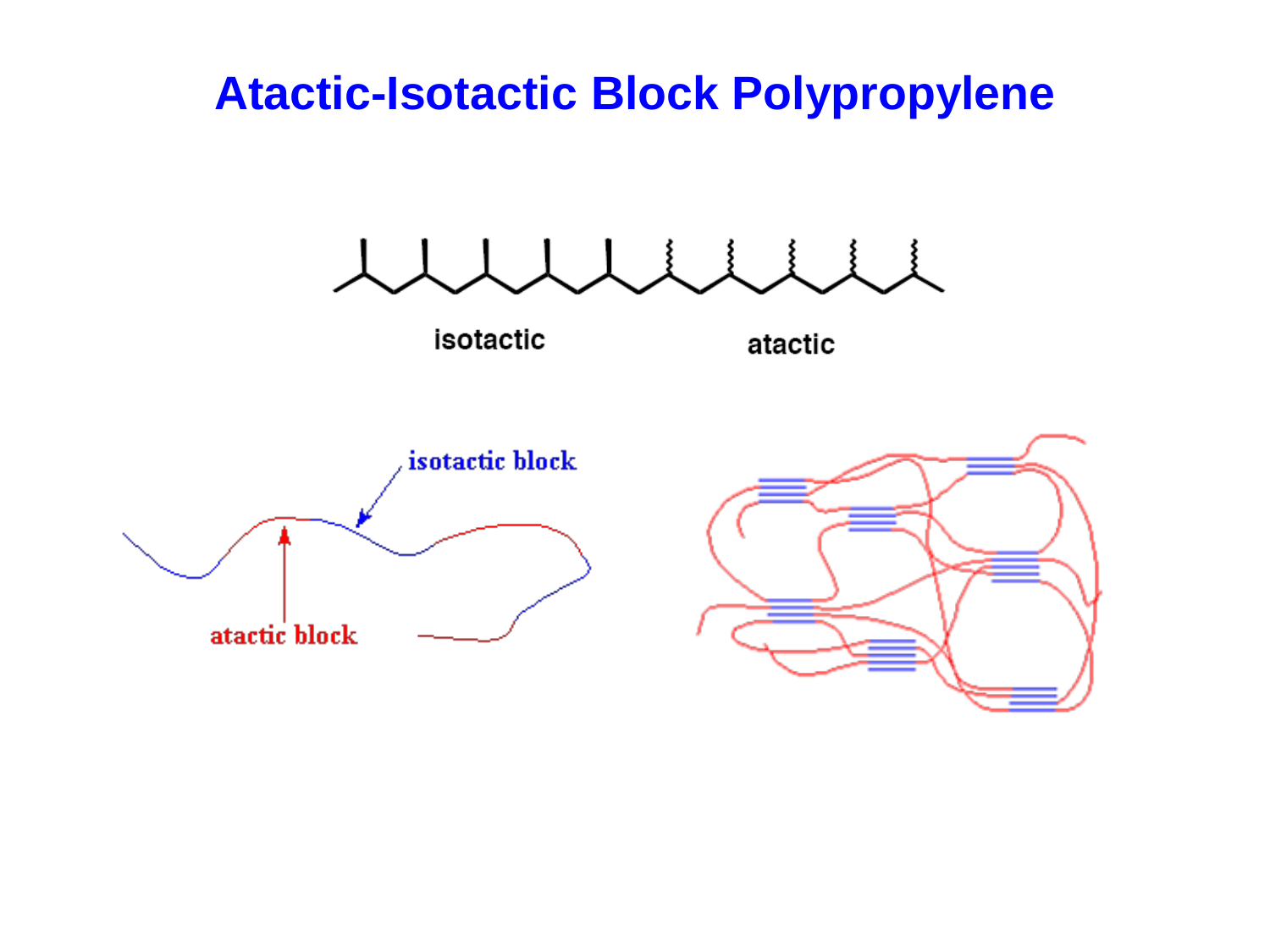## **Atactic-Isotactic Block Polypropylene**

No tether:



- Initial papers : Coates, Waymouth *et al.*, *Science*, **1995**, *267*, 217. Coates, Waymouth *et al.*, *JACS*, **1995**, 11586.
- Alternative mechanism : Busico *et al.*, *JACS*, **2003**, 5451.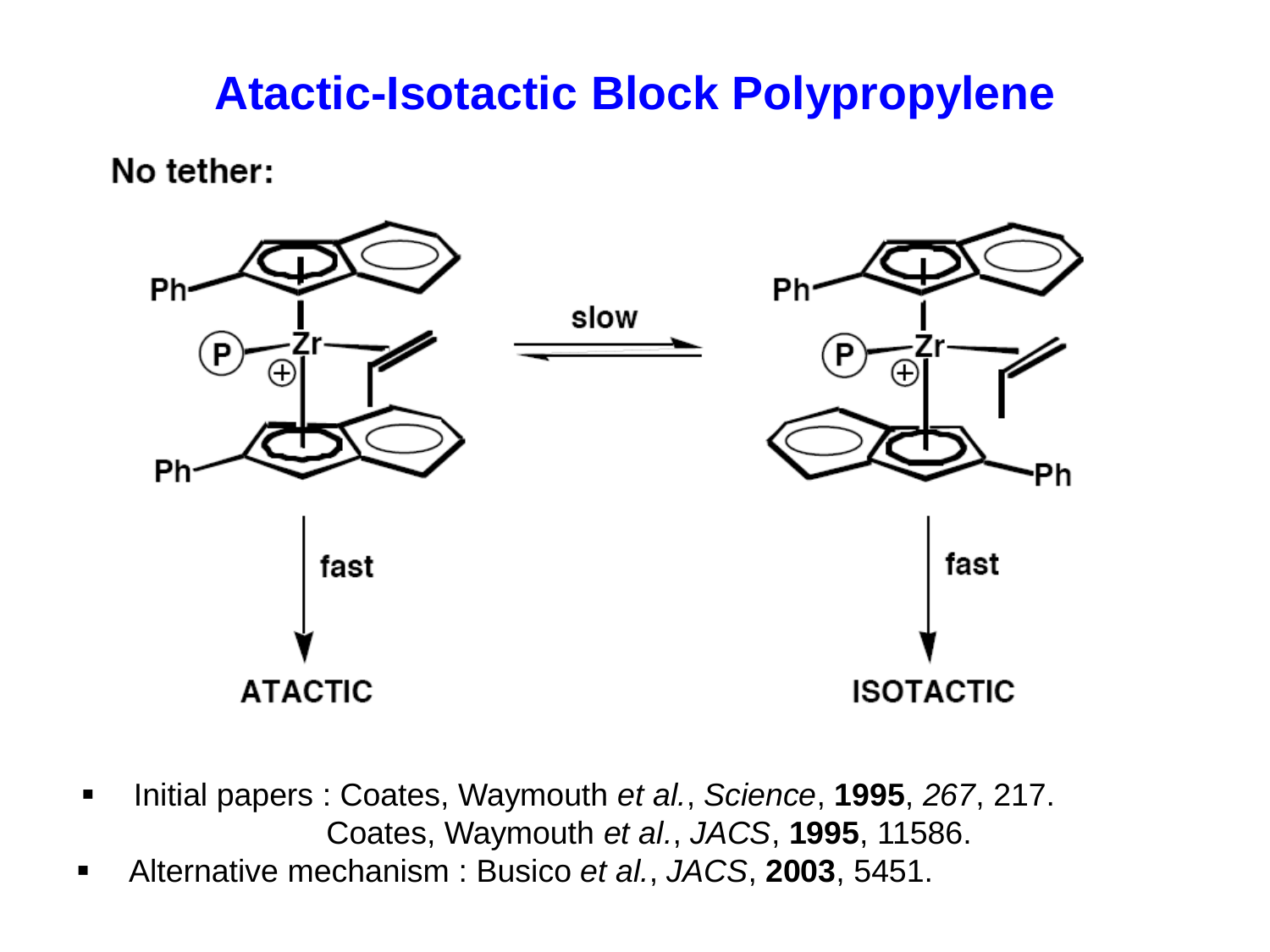# **Polypropylene properties**

■ Also dependent on  $M$ <sub>w</sub>, polydispersity, amount of errors *etc.* 

General - PP generally has higher  $T_m$ , better stiffness and higher tensile strength than PE.

Atactic - elastomeric (rubbery)

<u>Isotactic</u> - highly crystalline,  $T_m = 125$ -160 °C

- Can be a wax if low  $M_{\rm w}$  (10-70 kg mol<sup>-1</sup>), or a very hard polymer if high  $M_{\!{\sf w}}^{}$  .

Syndiotactic - lower density and lower  $T_m$  than isotactic PP.

- higher clarity than isotactic PP due to smaller crystal size (better for optical applications)
- quite porous to gases (no good for food packaging)
- medical applications

Atactic-Isotactic Block - a thermoplastic elastomer (rubbery and strong, but recyclable since it can be melted)

Hemiisotactic - ???